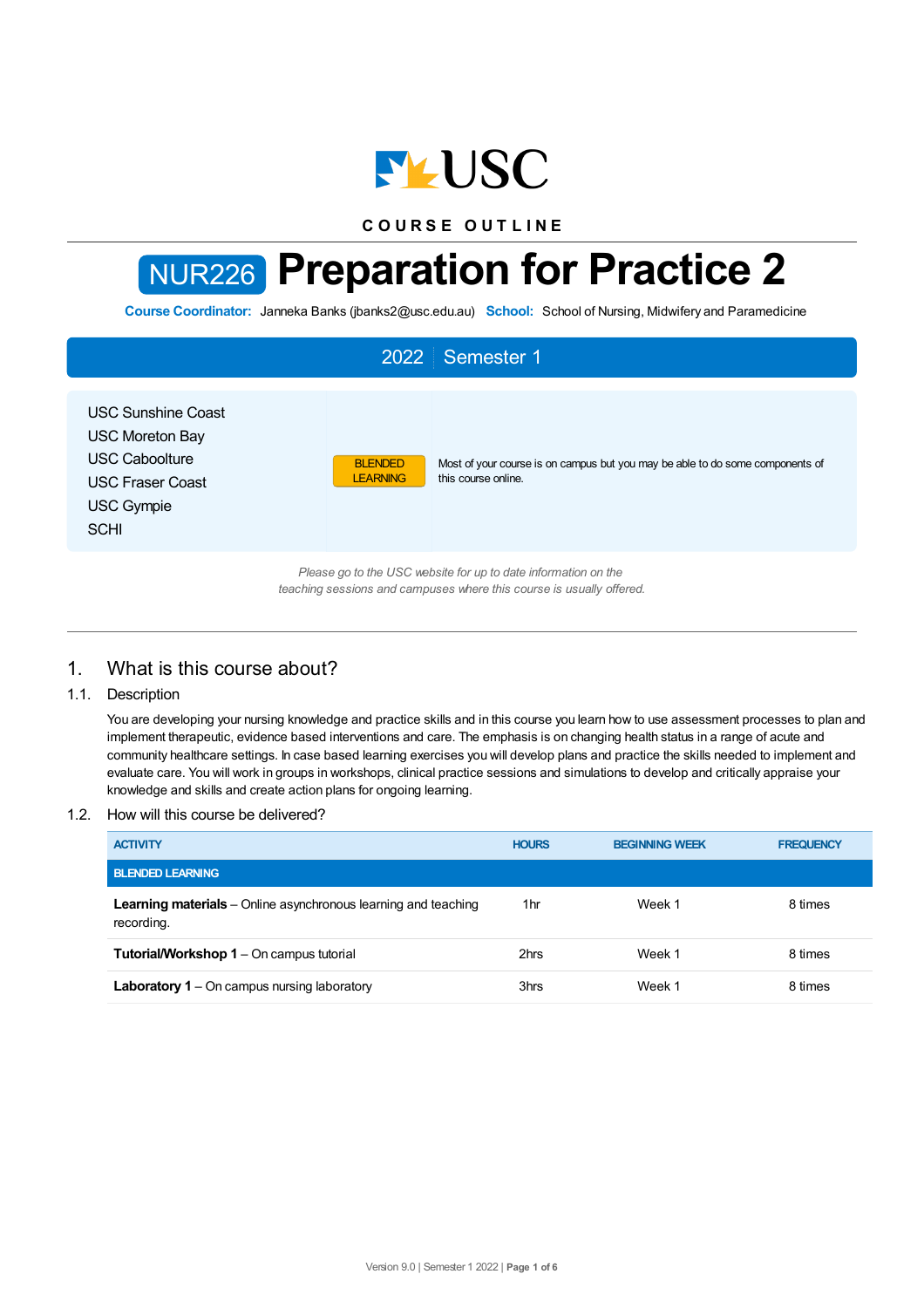# 1.3. Course Topics

Professional Values and Effectiveness

• Critical thinking and problem solving

Communication and Partnership

- Person focussed care communication and health education for patients and families transitioning between health care settings/changing health needs
- $\bullet$  Interpersonal and written communication clinical handover

#### Assessment

- Recognition of changing patient/client health status using standardised measures, observations and including health screening
- Pain assessment
- Care Planning and Management
	- Therapeutic evidence-based interventions pain management, wound care

#### Safeguarding and Quality

- Patient identification and procedure matching medication safety, peri-operative procedures, transfer procedures
- Infection prevention and control infection minimisation techniques e.g. clean wound field techniques
- Safe medication practice Drug schedules, parenteral therapies
- Intravenous therapy set up, monitoring, maintenance and removal. Documentation

#### Leadership

Effective team work and communication, introduction to supervision and delegation

# 2. What level is this course?

#### 200 Level (Developing)

Building on and expanding the scope of introductory knowledge and skills, developing breadth or depth and applying knowledge and skills in a new context. May require pre-requisites where discipline specific introductory knowledge or skills is necessary. Normally, undertaken in the second or third full-time year of an undergraduate programs.

# 3. What is the unit value of this course?

12 units

# 4. How does this course contribute to my learning?

|                | <b>COURSE LEARNING OUTCOMES</b>                                                                                                                           | <b>GRADUATE QUALITIES</b>                                                 |
|----------------|-----------------------------------------------------------------------------------------------------------------------------------------------------------|---------------------------------------------------------------------------|
|                | On successful completion of this course, you should be able to                                                                                            | Completing these tasks<br>successfully will contribute to<br>you becoming |
|                | Interpret and use evidence to select therapeutic interventions and plan care for patients with a<br>change in their health status.                        | Creative and critical thinker                                             |
| $\overline{2}$ | Demonstrate knowledge of safe and evidence based nursing practices in a range of therapeutic<br>interventions.                                            | Knowledgeable                                                             |
| 3              | Problem solve in teams to plan care and support development of nursing knowledge and skills.                                                              | Creative and critical thinker                                             |
| 4              | Self-appraise your skill development in care planning and safe, evidence-based care and create<br>an action plan for your practice and on-going learning. | Creative and critical thinker<br>Ethical                                  |

# 5. Am Ieligible to enrol in this course?

Refer to the USC [Glossary](https://www.usc.edu.au/about/policies-and-procedures/glossary-of-terms-for-policy-and-procedures) of terms for definitions of "pre-requisites, co-requisites and anti-requisites".

# 5.1. Pre-requisites

NUR116, NUR117 or NUR141 and enrolled in Program SC391, SC392.

#### 5.2. Co-requisites

NUR231 and NUR241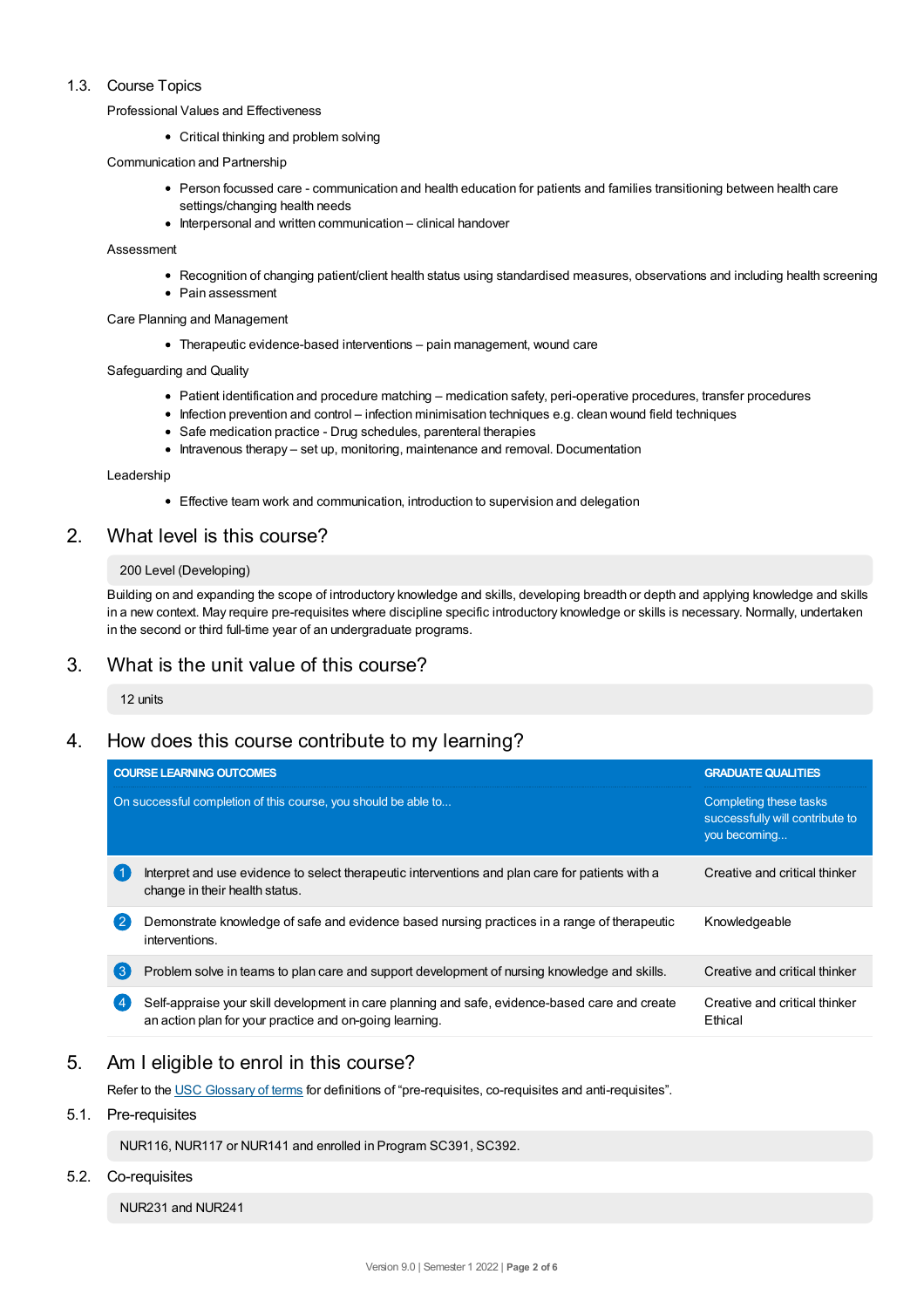## 5.3. Anti-requisites

Not applicable

5.4. Specific assumed prior knowledge and skills (where applicable) As attained in pre-requisite courses.

# 6. How am Igoing to be assessed?

6.1. Grading Scale

Limited Grading (PNP)

Pass (PU), Fail (UF). All assessment tasks are required to be passed for successful completion of the course.

# 6.2. Details of early feedback on progress

Early feedback will be provided commencing week 3. This will assist you with reinforcing concepts relating to the following coursework and assessments.

# 6.3. Assessment tasks

| <b>DELIVERY</b><br><b>MODE</b> | <b>TASK</b><br>NO. | <b>ASSESSMENT</b><br><b>PRODUCT</b>                    | <b>INDIVIDUAL</b><br><b>OR GROUP</b> | <b>WHAT IS THE</b><br><b>DURATION /</b><br><b>LENGTH?</b> | <b>WHEN SHOULD I SUBMIT?</b> | <b>WHERE SHOULD I</b><br><b>SUBMIT IT?</b>                      |
|--------------------------------|--------------------|--------------------------------------------------------|--------------------------------------|-----------------------------------------------------------|------------------------------|-----------------------------------------------------------------|
| All                            | 1                  | Quiz/zes                                               | Individual                           | 40 minutes                                                | Week 4                       | Online Test (Quiz)                                              |
| All                            | 2                  | Practical /<br>Laboratory Skills,<br>and Written Piece | Individual<br>and Group              | 500 words                                                 | Week 5                       | Online Assignment<br>Submission with<br>plagiarism check        |
| All                            | 3                  | Practical /<br>Laboratory Skills                       | Individual                           | 20 minutes                                                | Week 8                       | <b>Online Assignment</b><br>Submission with<br>plagiarism check |

## **All - Assessment Task 1:** Medication SafetyQuiz

| <b>GOAL:</b>     | The purpose of this task is for you to demonstrate your knowledge of key concepts related to safe medication<br>administration. |                                     |  |  |  |
|------------------|---------------------------------------------------------------------------------------------------------------------------------|-------------------------------------|--|--|--|
| <b>PRODUCT:</b>  | Quiz/zes                                                                                                                        |                                     |  |  |  |
| <b>FORMAT:</b>   | In week 4 you will complete an online quiz. Please see Canvas for further details.                                              |                                     |  |  |  |
| <b>CRITERIA:</b> | No.                                                                                                                             | <b>Learning Outcome</b><br>assessed |  |  |  |
|                  | Demonstrate knowledge of safe and evidence-based nursing practices in a range of<br>therapeutic interventions.                  | $\mathbf{2}$                        |  |  |  |
|                  |                                                                                                                                 |                                     |  |  |  |

#### **All - Assessment Task 2:** Peer Assessment and Reflection

| <b>GOAL:</b>    | The purpose of this task is for you to demonstrate your knowledge of a clinical skill and reflect upon your practice.                                                                                                                                                                                                                                                                                                 |
|-----------------|-----------------------------------------------------------------------------------------------------------------------------------------------------------------------------------------------------------------------------------------------------------------------------------------------------------------------------------------------------------------------------------------------------------------------|
| <b>PRODUCT:</b> | Practical / Laboratory Skills, and Written Piece                                                                                                                                                                                                                                                                                                                                                                      |
| <b>FORMAT:</b>  | In your week 5 lab you will work with a peer who will complete a clinical appraisal form relating to a clinical skill you<br>undertake. You will write a reflection in response to your peer feedback.<br>This will form the foundation of your action plan in preparation for your final assessment task. The action plan should<br>include goals and a plan of activities. Full details will be provided on CANVAS. |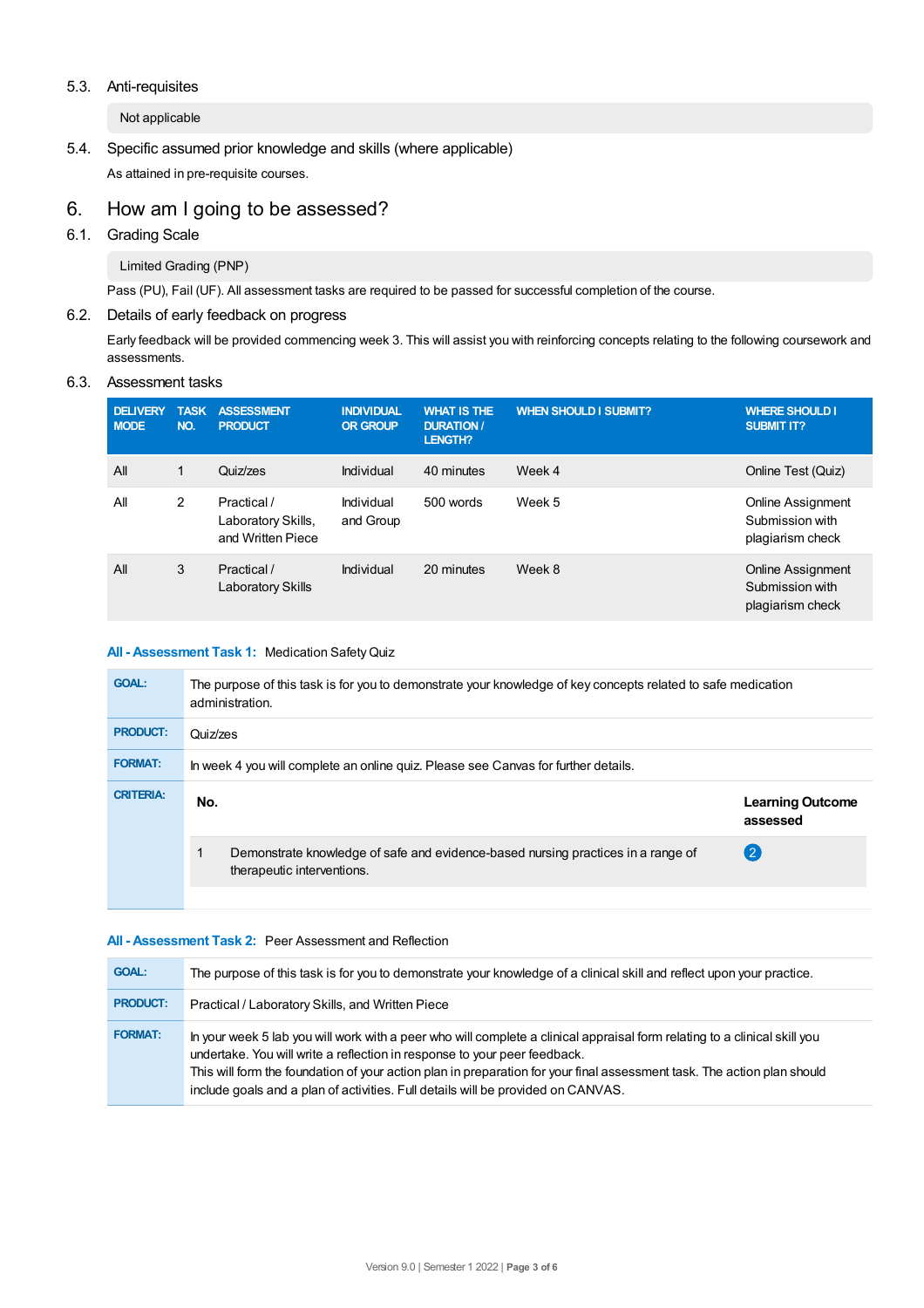| <b>CRITERIA:</b> | No. |                                                                                          | <b>Learning Outcome</b><br>assessed |
|------------------|-----|------------------------------------------------------------------------------------------|-------------------------------------|
|                  |     | Demonstrates safe and evidence-based assessment, planning and intervention               | (2                                  |
|                  | 2   | Demonstrates competent practice                                                          | [2]                                 |
|                  | 3   | Provide an appraisal of your practice                                                    | 34                                  |
|                  | 4   | Sets goals which reflect preparation and principles of practice for the Registered Nurse | (4)                                 |
|                  |     |                                                                                          |                                     |

## **All - Assessment Task 3:** Practical / Laboratory Skills

| <b>GOAL:</b>     | This task provides you with the opportunity to demonstrate evidence of your learning and preparation for placement in<br>Nursing Practice 2.        |                                     |  |  |  |
|------------------|-----------------------------------------------------------------------------------------------------------------------------------------------------|-------------------------------------|--|--|--|
| <b>PRODUCT:</b>  | <b>Practical / Laboratory Skills</b>                                                                                                                |                                     |  |  |  |
| <b>FORMAT:</b>   | You will be required to complete and record a specified nursing practice demonstrating knowledge, skill development and<br>safe competent practice. |                                     |  |  |  |
| <b>CRITERIA:</b> | No.                                                                                                                                                 | <b>Learning Outcome</b><br>assessed |  |  |  |
|                  | Demonstrate safe and evidence based assessment, and planning                                                                                        | $\mathbf{1}$                        |  |  |  |
|                  | 2<br>Demonstrate competent practice.                                                                                                                | 21                                  |  |  |  |
|                  |                                                                                                                                                     |                                     |  |  |  |

# 7. Directed study hours

A 12-unit course will have total of 150 learning hours which will include directed study hours (including online if required), self-directed learning and completion of assessable tasks. Directed study hours may vary by location. Student workload is calculated at 12.5 learning hours per one unit.

# 8. What resources do I need to undertake this course?

Please note: Course information, including specific information of recommended readings, learning activities, resources, weekly readings, etc. are available on the course Canvas site– Please log in as soon as possible.

#### 8.1. Prescribed text(s) or course reader

Please note that you need to have regular access to the resource(s) listed below. Resources may be required or recommended.

| <b>REQUIRED? AUTHOR</b> |                                                 |      | <b>YEAR TITLE</b>               | <b>EDITION</b>  | <b>PUBLISHER</b> |
|-------------------------|-------------------------------------------------|------|---------------------------------|-----------------|------------------|
| Required                | Berman, Snyder, Levet-<br>Jones, Burton, Harvey |      | 2020 Skills in Clinical Nursing | 2 <sub>nd</sub> | Pearson          |
| Reguired                | Adriana P. Tiziani                              | 2017 | Havard's Nursing Guide to Drugs | n/a             | Elsevier         |

#### 8.2. Specific requirements

Completion of nursing laboratory orientation.

You are required to wear fully enclosed shoes and uniform during all nursing laboratory classes. All nursing laboratory classes must be attended

# 9. How are risks managed in this course?

Risk assessments have been performed for all laboratory classes and a low level of health and safety risk exists. Some risk concerns may include equipment, instruments, and tools; as well as manual handling items within the laboratory. It is your responsibility to review course material, search online, discuss with lecturers and peers and understand the risks associated with your specific course of study and to familiarise yourself with the University's general health and safety principles by reviewing the online [induction](https://online.usc.edu.au/webapps/blackboard/content/listContentEditable.jsp?content_id=_632657_1&course_id=_14432_1) training for students, and following the instructions of the University staff.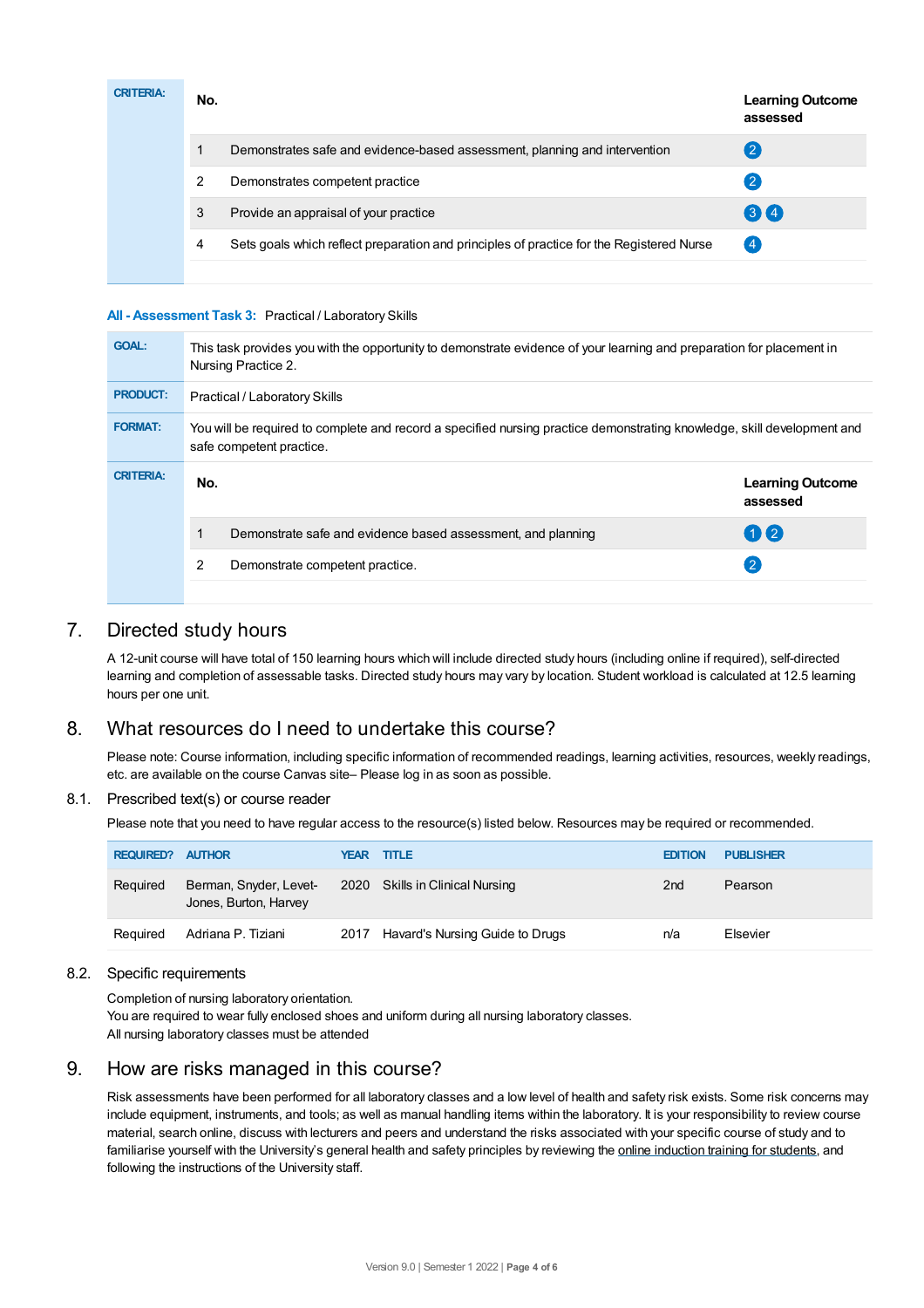# 10. What administrative information is relevant to this course?

## 10.1. Assessment: Academic Integrity

Academic integrity is the ethical standard of university participation. It ensures that students graduate as a result of proving they are competent in their discipline. This is integral in maintaining the value of academic qualifications. Each industry has expectations and standards of the skills and knowledge within that discipline and these are reflected in assessment.

Academic integrity means that you do not engage in any activity that is considered to be academic fraud; including plagiarism, collusion or outsourcing any part of any assessment item to any other person. You are expected to be honest and ethical by completing all work yourself and indicating in your work which ideas and information were developed by you and which were taken from others. You cannot provide your assessment work to others.You are also expected to provide evidence of wide and critical reading, usually by using appropriate academic references.

In order to minimise incidents of academic fraud, this course may require that some of its assessment tasks, when submitted to Canvas, are electronically checked through Turnitin. This software allows for text comparisons to be made between your submitted assessment item and all other work to which Turnitin has access.

#### 10.2. Assessment: Additional Requirements

This course will be graded as Pass in a Limited Grade Course (PU) or Fail in a Limited Grade Course (UF) as per clause 4.1.3 and 4.1.4 of the Grades and Grade Point Average (GPA) - Institutional Operating Policy of the USC.

In a course eligible to use Limited Grades, all assessment items in that course are marked on a Pass/Fail basis and all assessment tasks are required to be passed for a student to successfully complete the course. Supplementary assessment is not available in courses using Limited Grades.

## 10.3. Assessment: Submission penalties

You must contact your Course Coordinator and provide the required documentation if you require an extension or alternate assessment.

#### 10.4. SafeUSC

USC is committed to a culture of respect and providing a safe and supportive environment for all members of our community. For immediate assistance on campus contact SafeUSC by phone: 07 [5430](tel:07%205430%201168) 1168 or using the [SafeZone](https://www.safezoneapp.com) app. For general enquires contact the SafeUSC team by phone 07 [5456](tel:07%205456%203864) 3864 or email [safe@usc.edu.au](mailto:safe@usc.edu.au).

The SafeUSC Specialist Service is a Student Wellbeing service that provides free and confidential support to students who may have experienced or observed behaviour that could cause fear, offence or trauma. To contact the service call 07 [5430](tel:07%205430%201226) 1226 or email [studentwellbeing@usc.edu.au](mailto:studentwellbeing@usc.edu.au).

## 10.5. Study help

For help with course-specific advice, for example what information to include in your assessment, you should first contact your tutor, then your course coordinator, if needed.

If you require additional assistance, the Learning Advisers are trained professionals who are ready to help you develop a wide range of academic skills. Visit the Learning [Advisers](https://www.usc.edu.au/current-students/student-support/academic-and-study-support/learning-advisers) web page for more information, or contact Student Central for further assistance: +61 7 5430 2890 or [studentcentral@usc.edu.au](mailto:studentcentral@usc.edu.au).

#### 10.6. Wellbeing Services

Student Wellbeing provide free and confidential counselling on a wide range of personal, academic, social and psychological matters, to foster positive mental health and wellbeing for your academic success.

To book a confidential appointment go to [Student](https://studenthub.usc.edu.au/) Hub, email [studentwellbeing@usc.edu.au](mailto:studentwellbeing@usc.edu.au) or call 07 5430 1226.

## 10.7. AccessAbility Services

Ability Advisers ensure equal access to all aspects of university life. If your studies are affected by a disability, learning disorder mental health issue, injury or illness, or you are a primary carer for someone with a disability or who is considered frail and aged, [AccessAbility](https://www.usc.edu.au/learn/student-support/accessability-services/documentation-requirements) Services can provide access to appropriate reasonable adjustments and practical advice about the support and facilities available to you throughout the University.

To book a confidential appointment go to [Student](https://studenthub.usc.edu.au/) Hub, email [AccessAbility@usc.edu.au](mailto:AccessAbility@usc.edu.au) or call 07 5430 2890.

#### 10.8. Links to relevant University policy and procedures

For more information on Academic Learning & Teaching categories including:

- Assessment: Courses and Coursework Programs
- Review of Assessment and Final Grades
- Supplementary Assessment
- Administration of Central Examinations
- Deferred Examinations
- Student Academic Misconduct
- Students with a Disability

Visit the USC website: <https://www.usc.edu.au/explore/policies-and-procedures#academic-learning-and-teaching>